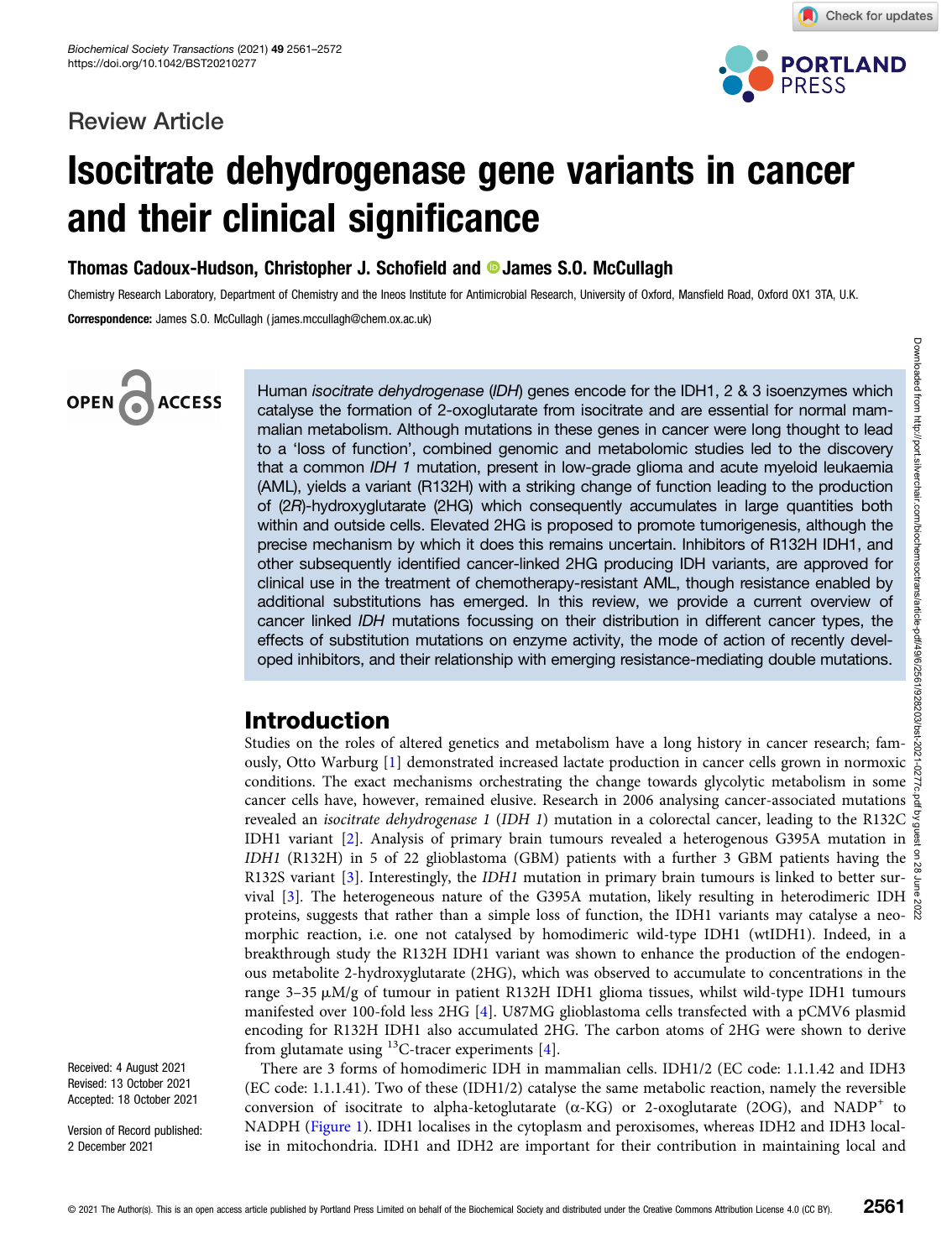<span id="page-1-0"></span>



#### Figure 1. Reactions catalysed by wild-type IDH and the gain of function IDH1/2 variants.

Note, IDH1 and IDH2 catalyse the reversible NADP<sup>+</sup> dependent production of 2OG and CO<sub>2</sub>, whereas IDH3 employs NAD<sup>+</sup> in an apparently irreversible reaction. No evidence for reversibility of IDH1/2 variant-catalysed production of 2HG has been reported.

> cellular NADPH levels and the cellular redox balance. IDH3 also converts isocitrate to 2OG in conjunction with conversion of  $NAD^+$  to NADH. The IDH3 reaction is an essential and a rate-limiting step in the mitochondrial tricarboxylic acid (TCA) cycle (Figure 2). The IDH1/2, but not IDH3, reactions are reversible, with the direction apparently being determined by substrate/product concentrations [\[5](#page-7-0)].

> Although the IDH enzymes have long been studied, aspects of their regulation are poorly understood. For example, there is evidence that wtIDH1 binds mRNA in embryonic stem cells (ESC), in particular guanine/ adenine (GA) and adenine/uracil (AU) rich single-stranded mRNA, but not double-stranded RNA or DNA [\[6](#page-7-0)].



#### Figure 2. Normal functions of IDH1, IDH2 and IDH3 (green boxes) and 2HG production by variant IDH1/2 (orange boxes).

IDH1 is localised in the cytosol and peroxisome; IDH2 and IDH3 localise to the mitochondrial matrix. IDH1/2 reversibly oxidise isocitrate to 2OG and CO<sub>2</sub>, producing NADPH. IDH3 is part of the TCA cycle and oxidises isocitrate to 2OG, producing NADH. Normal functions of IDH1, IDH2 and IDH3 (green boxes). Substrates and reaction products of normal IDH function (blue boxes). 2HG production by variant IDH1/2 (orange boxes). Solid arrows denote direct reactions, dashed arrows denote 'promiscuous' pathways. Note, (2R)-HG is biosynthesised by the metabolism of 5-hydroxy-(2S)-lysine, by the hydroxy acid oxoacid trans-hydrogenase (HOT) and phosphoglycerate dehydrogenase (PHGDH) (yellow boxes). (2S)-HG is biosynthesised by reactions catalysed by mitochondrial malate dehydrogenase 1 and 2 (MDH1/2) and lactate dehydrogenase A (LDHA). (R)-2HG and (S)-2HG are oxidised to 2OG by (R)-2HG and (S)-2HG dehydrogenases ((R)- or (S)-2-HGDH) (green) in reactions where an acceptor (R) is reduced (RH<sub>2</sub>). Abbreviations: 2OG (2-oxoglutarate), citrate transport protein (CTP), AlkB homologues (AlkBHs).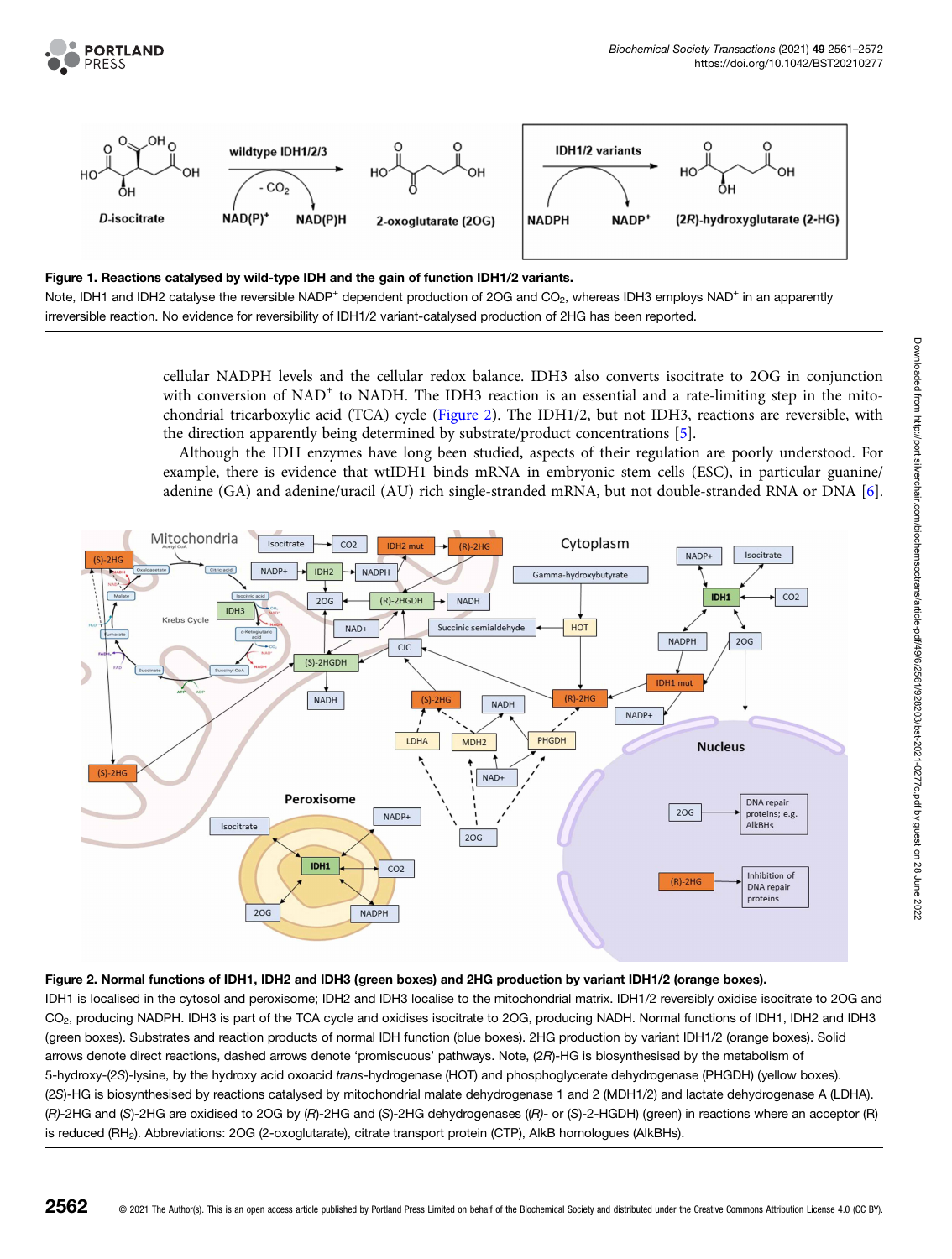

A significant decrease in RNA binding is reported for the R132H IDH1 variant. The function of RNA binding to IDH1 is unknown, and may be involved in IDH1 regulation.

The IDH isoenzymes all catalyse the production of 2OG, which can also be obtained from the diet and transported into cells [\[7,8](#page-7-0)]. IDH1/2 catalysed reductive carboxylation can also occur leading to the formation of isocitrate and subsequently citrate from 2OG, a process which links 2OG with lipid metabolism via isocitrate production [\[9](#page-7-0)].

2OG is involved in a variety of metabolic processes, including the biosynthesis of amino acids and as a co-substrate for the large family of 2OG/Fe (II)-dependent dioxygenases, of which there are 60–70 in humans. The 2OG dioxygenases have diverse roles that include collagen biosynthesis, lipid metabolism, transcription, DNA repair, and hypoxia signalling [\[10](#page-7-0)–[12](#page-7-0)]. It has been proposed that elevated 2HG levels in IDH mutantbearing cells leads to inhibition of 2OG oxygenases involved in chromatin modification in accordance with a role for elevated 2HG in tumorigenesis [[13](#page-7-0)]. It is also possible that non-enzymatic or promiscuous oxidation of 2HG to 2OG may occur with an apparently paradoxical increase in activity of some dioxygenases [\[14](#page-7-0)].

2HG is produced at low levels in normal (wtIDH) mammalian cells under physiological conditions by a number of enzymes ([Figure 2](#page-1-0)), at least in some cases by apparently 'promiscuous' activities [\[15\]](#page-7-0). Such enzymes include phosphoglycerate dehydrogenase [[16](#page-7-0)] and hydroxyacid-oxoacid transferase (HOT), both part of γ-hydroxybutyrate metabolism [\[17](#page-7-0)], which can produce (2R)-HG. The promiscuous reactions of lactate dehydrogenase (LD), pyruvate dehydrogenase (PD) and fumarate hydratase (FH), produce (2S)-HG [\[18\]](#page-7-0) under acidic conditions, which is often observed in tumour and stem cells [\[19\]](#page-7-0).

Under normal cellular conditions, cytoplasmic 2HG levels are kept low by the citrate transporter protein (CTP or CIC), which is encoded for by the SLC25A1 gene, and which transports (2R)-and (2S)-2HG into mitochondria, where (2R) and (2S) enantio-selective NAD<sup>+</sup>- dependent 2-hydroxyglutarate dehydrogenases (2-HGDH) convert them into 2OG [[20\]](#page-7-0). Inborn errors of metabolism arising from mutations to the genes for either of the 2-HGDH isoenzymes or CTP, can lead to accumulation of either 2HG enantiomer resulting in 2-hydroxyglutarate aciduria, with a possible increase in tumour progression [[21](#page-7-0)] with associated poor patient outcomes.[[22](#page-8-0)] Mosaic IDH mutations are characteristic of Ollier and Mafucci syndrome, which manifests raised tissue 2HG and osteoid tumours, and of specific IDH mutations, which are associated with increased risk of glioma formation [\[23](#page-8-0)].

Most mutations, occurring via non-synonymous single nucleotide polymorphism (NS-SNP) and other nucleotide derangements, resulting in protein variants associated with cancer, are believed to result in a 'loss of function' (LOF; hyper- or hypo-morphic) [\[24\]](#page-8-0). In the case of metabolic enzymes, loss of function is normally manifest in a failure of catalysis, e.g. to produce a specific metabolite often leading to accumulation of precursors. 'Gain of function' (GOF) mutations can lead to the relevant enzyme producing an alternative metabolite; in most cases, GOF is likely more difficult to identify than LOF, but the available evidence is that GOF is much rarer than LOF. IDH mutations have therefore attracted considerable interest because of the clear consequential GOF with the implication that the novel production and accumulation of 2HG supports tumorigenesis. The precise mechanism(s) by which elevated 2HG promotes cancer emergence and progression remain unclear. The study of elevated 2HG on cancer cell function has been extensive, for example investigation of gene expression/genomics [[25](#page-8-0)], DNA repair [\[26\]](#page-8-0), epigenetics [[13](#page-7-0)], lipidomics [\[27\]](#page-8-0), and small-molecule metabolism [\[28\]](#page-8-0).

The canonical IDH1  $\&$  2 mutations (e.g. resulting in IDH1R132 and IDH2R172) are found close to intron/ exon interfaces (Table 1), which typically have been found to have a lower incidence of mutation when compared with more central exon components [\[29\]](#page-8-0).

| Table 1 Chromosomal locations of Human IDH1&2, with common codon changes, exon, and proximity |
|-----------------------------------------------------------------------------------------------|
| to the intron/exon boundary                                                                   |

|                                                                                        | <b>IDH1 R100</b> | <b>IDH1 R132</b> | <b>IDH2 R140</b>   | <b>IDH2 R172</b> |  |
|----------------------------------------------------------------------------------------|------------------|------------------|--------------------|------------------|--|
| Codon                                                                                  | CGG              | CGT              | No data available? | AGG              |  |
| Chromosome                                                                             | 2q34             | 2q34             | 15q26.1            | 15g26.1          |  |
| Exon                                                                                   | 4                | 4                | 4                  | 4                |  |
| Exon/Intron interface                                                                  | No               | Yes              | Yes                | Yes              |  |
| SNP reference NCBI gene                                                                | rs276606870      | rs121913500      | Rs121913502        | rs121913503      |  |
| SNP single pucleotide polymorphism: NCBL National Center for Biotechnology Information |                  |                  |                    |                  |  |

SNP, single nucleotide polymorphism; NCBI, National Center for Biotechnology Information.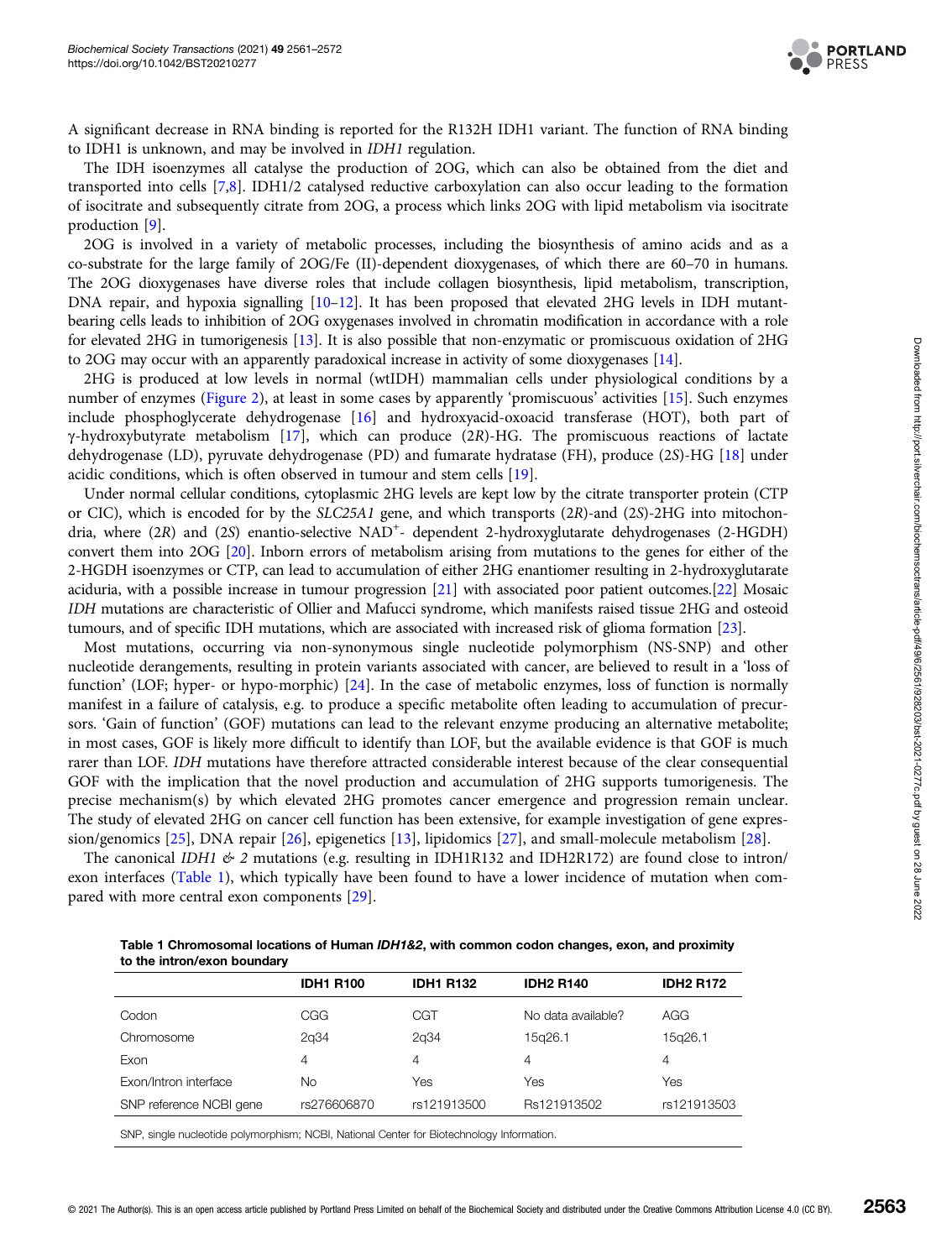

|                                                      | <b>IDH1 R132 (CGT)</b> |                                            | <b>IDH2 R172 (AGG)</b>   |                                   | <b>IDH2 R140 (CGG)</b>   |                      |             |
|------------------------------------------------------|------------------------|--------------------------------------------|--------------------------|-----------------------------------|--------------------------|----------------------|-------------|
| Cancer type                                          | Common                 | Rare                                       | Common                   | Rare                              | <b>Common Rare</b>       |                      | Reference   |
| Glioma                                               | CAT(H)                 | TGT(C), AGT(S), GGT<br>(G), CIT(L), GIT(V) | $\overline{\phantom{a}}$ | AAG(K), GGG(G),<br>ATG(M), TGG(W) | $\overline{\phantom{a}}$ | TGG(W)               | $[3,30-33]$ |
| Chondrosarcoma                                       | TGT(C)                 | GGT(G), CAT(H), CTT<br>$(L)$ , AGT $(S)$   | S                        | AAG(K), GGG(G)                    | $\overline{\phantom{a}}$ | CAG(Q)<br>TGG(W)     | $[34 - 46]$ |
| Acute myeloid leukaemia                              | CAT(H), TGT<br>(C)     | AGT(S)                                     |                          |                                   | (CAG)Q                   | K, TGG(W),<br>CTG(L) | $[37 - 41]$ |
| Intrahepatic cholangiocarcinoma                      | С                      | AGT(S), CTT(L), GGT<br>(G)                 | AAG(K), TGG<br>(W)       | GGG(G), ATG(M),<br>$AAT(N)^*$     | $\overline{\phantom{a}}$ |                      | [42, 43]    |
| Angioimmunoblastic T-cell<br>lymphoma                |                        |                                            | AAG(K),                  | $GGG(G) TAT(T)^*$                 | $\overline{\phantom{0}}$ | GGG(G)               | $[44]$      |
| Sinonasal undifferentiated<br>carcinoma              |                        |                                            | $AGT(S)^*$               | $TAT(T)^*$ , $ATG(M)$<br>GGG(G),  |                          |                      | [45, 46]    |
| Solid papillary carcinoma with<br>reverse polarity P |                        |                                            | GGG(G) AGT(S)<br>TAT(T)  |                                   |                          |                      | [47, 48]    |
| Encoded amino acid residues are in parentheses.      |                        |                                            |                          |                                   |                          |                      |             |

Table 2 Common and rare codons with nucleotide substitutions corresponding to residues R132 (IDH1), R172 (IDH2), and R140 (IDH2)

Chromosomal translocation of a gene is the most common genome abnormality associated with cancer and can alter expression levels and function [\[85\]](#page-10-0). Oligodendroglioma, a primary brain tumour, is commonly associated with IDH (1 more commonly than 2) and 1p/19q codeletion. Cancer related chromosomal translocations/deletions involving Chromosome region 2q34 (location of IDH1) and Chromosome region 15q26.1 (location of IDH2) are relatively rare. Chromosome deletions, associated with Myelodysplasia, are reported for IDH2 Chr 15q26.1 [\[86](#page-10-0)], but none have been reported for IDH1 Chr 2q34. IDH1 or 2 deletion would be expected to be associated with loss of IDH function causing perturbed metabolism, due to a reduction in cellular 2OG and/or NADPH, with a possible decrease in the efficiency of DNA damage repair and consequently increased risk of cancer.

# Clinical incidence of IDH1, IDH2 and IDH3 variants

The distribution of IDH mutations in human pathology varies with the tissue of origin (Table 2). Low grade glioma has a higher incidence of IDH 1 compared with IDH2 mutations, of which the IDH R132H mutation dominates (R132H (CAT) 92.7%, R132C (TGT) 3.6%, R132S (AGT) 1.8%, R132G (GGT) 0.9%, R132L (CTT) 0.9%, R132V (GTT) 0.5%) [[30](#page-8-0)]. Anaplastic R132H glioma typically present at a younger age; a trend that is not significant in rarer R132H glioma cell types. In glioma, non-canonical (i.e. not IDH1 R132H or IDH2 R170C) IDH1 variants have different clinical characteristics and tend to arise in different locations in the brain compared with the canonical variants [\[31](#page-8-0)]. There appears to be an even distribution of IDH1&2 mutations at low levels (less than 10%) in human cancers apart from high levels (80%) of IDH1 mutations in human low grade glioma. IDH2 mutations are more common in Acute myeloid and B-cell acute lymphoblastic leukaemia (20– 33%), and cartilaginous bone tumours such as giant cell tumour of bone/osteoclastoma (80%) and osteosarcoma (28%). Within breast cancer (IDH1 mutation at 0.2%) the exception is the solid papillary carcinoma with reverse polarity (IDH2 >77%) [\(Table 3](#page-4-0)). In AML, IDH2 mutations are more common than those of IDH1 ([Table 3\)](#page-4-0) [\[38](#page-8-0)]. Interestingly, in AML, IDH2 mutations and 2OG oxygenase Ten/Eleven Translocation enzyme (TET2) mutations (usually LOF) appear to be mutually exclusive, but the reasons for this are unknown [[41](#page-8-0)]. Intrahepatic cholangiosarcoma have a high incidence of IDH1 mutations as do chondrosarcomas [\[42](#page-8-0)], with giant cell tumour/osteoclastoma dominated by IDH2 mutations [\[68\]](#page-9-0). IDH mutations are generally rare in some common cancers (breast, prostate and gastric), apart from some rare sub-types such as Breast Solid Papillary carcinoma with reverse polarity, where 77% of cases have IDH2 mutations [[47](#page-8-0)].

# IDH wild-type and variant enzyme kinetics

wtIDH1 kinetics have been studied for some time, with more recent analysis on recombinant wtIDH and its variants [[87,88\]](#page-10-0). wtIDH2 and wtIDH3 have been relatively little studied from a kinetic perspective, at least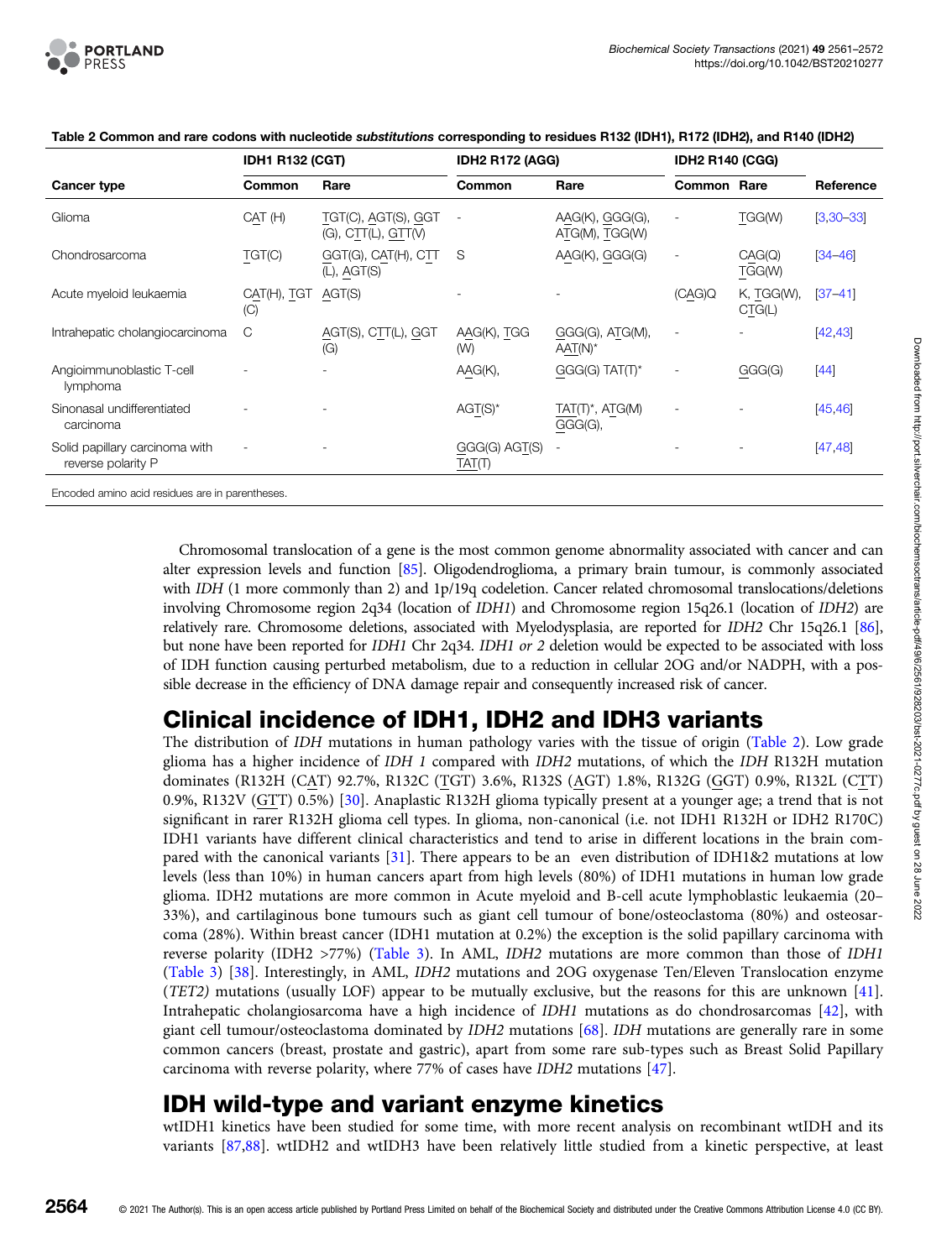

<span id="page-4-0"></span>

| Table 3 Reported occurrence frequency (%) of the canonical IDH1 and IDH2 variants in cancers and benign tumours | Part 1 of 2 |
|-----------------------------------------------------------------------------------------------------------------|-------------|
|-----------------------------------------------------------------------------------------------------------------|-------------|

|                                                                                 | Reported occurrence (%)  |                          |                              |                            |
|---------------------------------------------------------------------------------|--------------------------|--------------------------|------------------------------|----------------------------|
| <b>Cancer type</b>                                                              | mtIDH1 (R132)            | mtIDH2 (R172<br>or R140) | Non-canonical<br>mtIDH1 or 2 | <b>Source</b>              |
| Central nervous system neoplasm                                                 |                          |                          |                              |                            |
| Low grade glioma (grade II-III)                                                 | >70                      | $\overline{5}$           | $0.3 - 2.3$                  | $[30 - 33]$                |
| Secondary GBM (grade IV)                                                        | $55 - 88$                | 3.4                      |                              | $[49]$                     |
| Primary GBM (grade IV)                                                          | $5 - 14$                 | 0.5                      |                              | [50]                       |
| Myeloid and lymphoid neoplasms                                                  |                          |                          |                              |                            |
| Acute myeloid leukaemia                                                         | $6 - 13$                 | $8 - 20$                 | 0.6                          | $[37-41, 51, 52, 122-124]$ |
| B-cell acute lymphoblastic leukaemia                                            | 1.7                      |                          |                              | $[53]$                     |
| Angioimmunoblastic T-cell lymphoma                                              |                          | $20 - 33$                |                              | $[44]$                     |
| Peripheral T-cell lymphoma                                                      |                          | $<$ 5                    |                              | [54]                       |
| Myelodysplastic syndrome                                                        | $\leq$ 4                 | $\leq$ 4                 |                              | [52]                       |
| Myeloproliferative neoplasm - chronic- or<br>fibrotic-phase                     | <3                       | < 1.5                    |                              | [55]                       |
| Myeloproliferative neoplasm - blast-phase                                       | $5 - 12$                 | $2 - 9$                  |                              | [56]                       |
| Paediatric acute myeloid and lymphoblastic<br>leukaemia                         | < 1.5                    | < 2.5                    |                              | [57, 58]                   |
| Bile duct neoplasms                                                             |                          |                          |                              |                            |
| Intrahepatic cholangiocarcinoma                                                 | $6.5 - 32$               | $1 - 9$                  | 0.3                          | $[42, 43, 59 - 62]$        |
| Extrahepatic cholangiocarcinoma/Clear cell<br>extrahepatic cholangiocarcinoma   | $0 - 10$                 | $\leq 4$                 |                              | [63]                       |
| Cartilage and bone neoplasms                                                    |                          |                          |                              |                            |
| Chondrosarcoma                                                                  | $12 - 54$                | $5 - 16$                 |                              | $[36, 64 - 67]$            |
| Giant-cell tumour of the bone/Osteoclastoma                                     |                          | 80                       | 25                           | [68]                       |
| Osteosarcoma                                                                    |                          | 28                       |                              | [69]                       |
| <b>ESFT</b>                                                                     | 3.3                      | 3.3                      |                              | $[70]$                     |
| Ollier disease and Mafucci syndrome related neoplasms                           |                          |                          |                              |                            |
| Ollier and Mafucci related enchondroma and<br>chondrosarcomas                   | >80                      | 3                        |                              | [71, 72]                   |
| Mafucci syndrome related haemangioma                                            | 1 reported case          | ÷,                       |                              | $[72]$                     |
| Mafucci syndrome related spindle cell<br>haemangioma                            | 70                       |                          |                              | $[71]$                     |
| Other neoplasms                                                                 |                          |                          |                              |                            |
| Breast cancer (other)                                                           | 0.2                      |                          |                              | $[73]$                     |
| Solid papillary carcinoma with reverse polarity -<br>rare breast cancer subtype |                          | >77                      |                              | [38, 47]                   |
| Gastric adenocarcinoma                                                          | 2.7                      |                          |                              | $[74]$                     |
| Irritable bowel syndrome-associated intestinal<br>adenocarcinoma                | 13                       |                          |                              | $[75]$                     |
| Melanoma metastasis                                                             | 1.3                      |                          |                              | [76]                       |
| Non-small cell lung cancer                                                      | 0.6                      | 0.4                      |                              | $[77]$                     |
| Paraganglioma                                                                   | 1.5                      |                          |                              | [78]                       |
| Prostate cancer                                                                 | $0.3 - 2.7$              |                          |                              | [67, 79]                   |
| Sinonasal undifferentiated carcinoma                                            | $\overline{\phantom{a}}$ | $35 - 80$                |                              | [80]                       |

**Continued**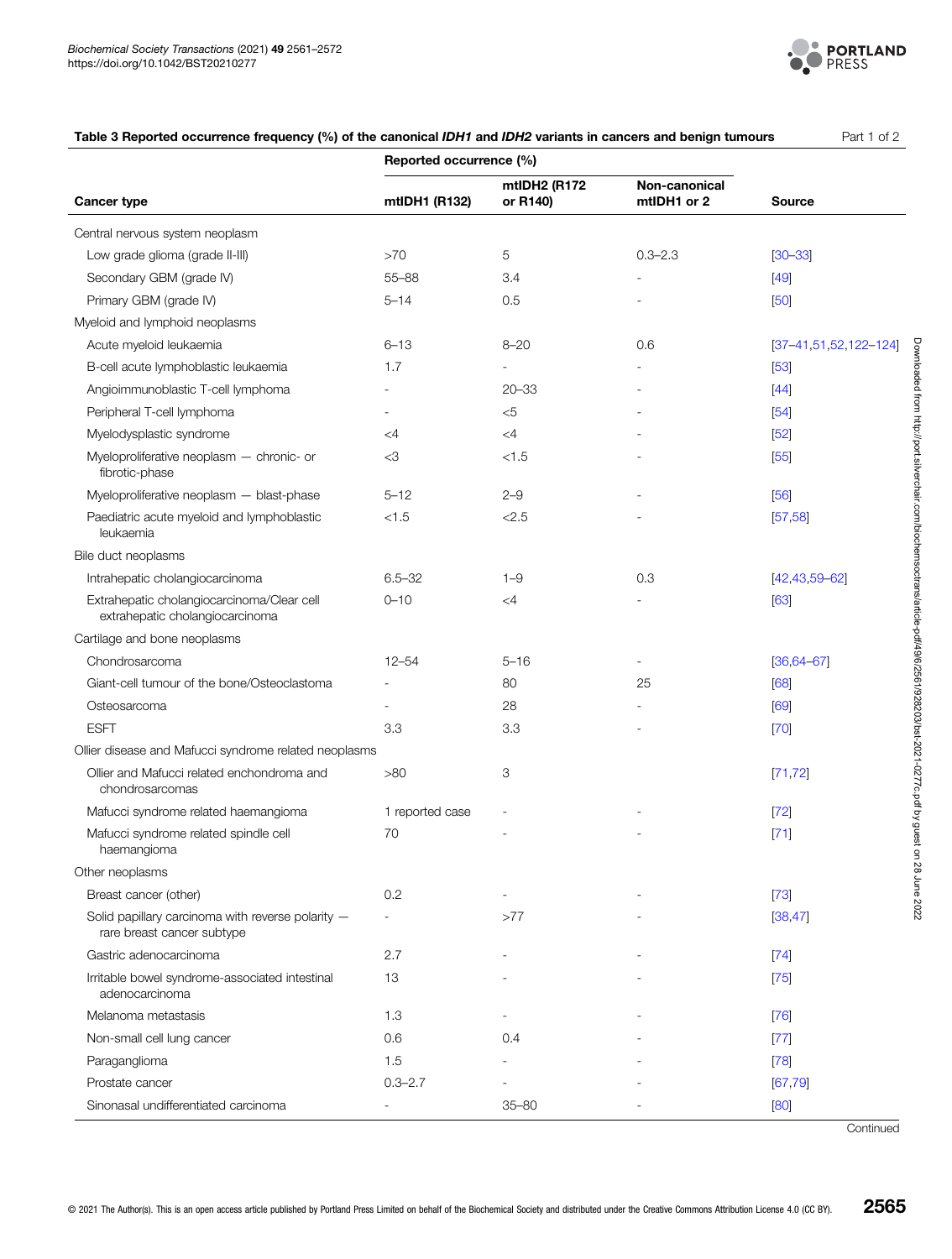

|                          | Reported occurrence (%)  |                          |                              |               |
|--------------------------|--------------------------|--------------------------|------------------------------|---------------|
| <b>Cancer type</b>       | mtIDH1 (R132)            | mtIDH2 (R172<br>or R140) | Non-canonical<br>mtIDH1 or 2 | <b>Source</b> |
| Spindle cell haemangioma | 28                       | 7.1                      | 3.6                          | [71, 81]      |
| Thyroid cancer           | $\overline{\phantom{a}}$ |                          | $8 - 16$                     | [82, 83]      |
| Wilms tumour             | $\overline{\phantom{a}}$ | ۰                        | 10                           | [84]          |

Table 3 Reported occurrence frequency (%) of the canonical IDH1 and IDH2 variants in cancers and benign tumours Part 2 of 2

using isolated recombinant enzymes. Some (at least) of the clinical IDH1 variants, including R132H, catalyse isocitrate oxidation, though like the variant catalysed reduction in 2OG to 2HG, this is a much lower rate than wtIDH1, as judged by  $k_{cat}/K_M$  values [[19](#page-7-0)]. R132H IDH1 has a high 2OG  $K_M$  of >500  $\mu$ M and the  $k_{cat}/K_M$  of R132H IDH1 for 2OG reduction is >1000 times lower than that of wtIDH1 for isocitrate oxidation. However, this is only slightly higher than that for R132H IDH1 catalysed isocitrate oxidation. The forward reaction of wtIDH1 requires Mg<sup>2+</sup> (Mn<sup>2+</sup> also works, but is less likely to be biologically relevant) and is inhibited by Ca<sup>2+</sup> [[87](#page-10-0)]. Evidence from in vivo studies suggests that there is sufficient free  $Mg^{2+}/Mg^{2+}$  homeostasis to enable effi-cient wtIDH catalysis [\[89,90\]](#page-10-0) and levels of free  $Ca^{2+}$  in cells are kept low and presumably are at insufficient levels to cause IDH1/2 inhibition, though localised effects cannot be ruled out [[91](#page-10-0)]. wtIDH1 (and likely variant) enzyme kinetics are complicated. wtIDH1, like all studied clinically relevant variants, is predominantly dimeric in solution; its conformation interconverts between open and closed forms with its turnover number decreasing at high enzyme concentrations [[87,88](#page-10-0)]. At least in purified recombinant form, human wtIDH1 co-purifies with two molecules of NADPH; however, its catalytically active dimeric form is reported to have half-site reactivity [[87,88\]](#page-10-0). Binding of  $Mg^{2+}$  and isocitrate to its active site promotes release of one molecule of NADPH to provide a dimer with a single bound molecule of NADPH [\[88\]](#page-10-0).

The forward wtIDH1 reaction, i.e. of isocitrate to 2OG and  $CO<sub>2</sub>$ , is usually studied at neutral pH, with the reverse reductive decarboxylation reaction being preferred at acidic pH  $[19]$  $[19]$  $[19]$ . The  $k_{\text{cat}}$  for wtIDH catalysed isocitrate oxidation increases from  $20.0 \pm 0.4 \text{ s}^{-1}$  to  $38.3 \pm 0.9 \text{ s}^{-1}$  as the pH increases from pH 6.2 to pH 8 with maximal efficiency about pH 7.5,  $(1.4 \pm 0.1) \times 10^3$  mM<sup>-1</sup> s<sup>-1</sup> [\[92\]](#page-10-0). These observations suggest that cellular pH may influence wtIDH/IDH variant catalysis.

Modulation of the ionisation state of Asp273 is proposed to be involved in the pH-mediated regulation of wtIDH; substitutions of Asp273 reduce catalytic efficiency and cause loss of pH regulatory effects [[92](#page-10-0)]. The intracellular pH (pHi) has been measured as  $7.01 \pm 0.2$  in normal brain in vivo by <sup>31</sup>P Magnetic resonance spectroscopy (MRS) but is more basic ( pHi 7.18) in glioma [[32](#page-8-0)[,93\]](#page-10-0). Combined, these observations suggest that, at least in human glioma with respect to pHi, the forward reaction of wtIDH1 is likely preferred over the reverse reaction.

# Inhibition of 2HG-producing IDH1/2 variants in cancer

As reviewed elsewhere, medicinal chemistry efforts focused on IDH1/2 variants have produced inhibitors that have been approved for clinical use or which are currently in development [[94](#page-10-0)]. Interestingly, despite substantial structural variations and (in many cases) their selectivity for R132H (and/or other variants) over wtIDH1, most reported potent R132H IDH1 inhibitors, e.g. BAY-1436032 [[95\]](#page-10-0), GSK321 [\[96\]](#page-10-0) IDH305 [\[97\]](#page-10-0), and ML309 [[98](#page-10-0)] (IC<sub>50</sub> all <100 nM) do not appear to bind in the same active site location as do isocitrate /Mg<sup>2+</sup>, which is where most clinically relevant IDH1/2 substitutions occur (as evidenced by crystallographic analyses) [[99](#page-10-0)]. Instead, although kinetic analyses with the inhibitors can manifest apparent substrate/ $Mg^{2+}$  competition, they bind at the dimer interface, i.e. they are allosteric inhibitors [[96](#page-10-0)]. The observations of allosteric inhibition may in part reflect as yet unidentified allosteric mechanisms of IDH1/2 regulation in vivo. Further detailed studies on molecular aspects of the mechanisms of inhibition and IDH catalysis may aid in the development of improved IDH targeted therapies.

The development of IDH1/2 variant inhibitors has been driven by the hypothesis that reducing levels of the 'oncometabolite' 2HG may reduce tumour progression, halt malignant transformation, and/or improve patient survival. Several clinical trials have been performed and others are underway [\[100](#page-10-0)–[111](#page-11-0)]. Treatment with firstgeneration IDH variant inhibitors results in a reduction in tissue 2HG levels [[112\]](#page-11-0). However, it has been noted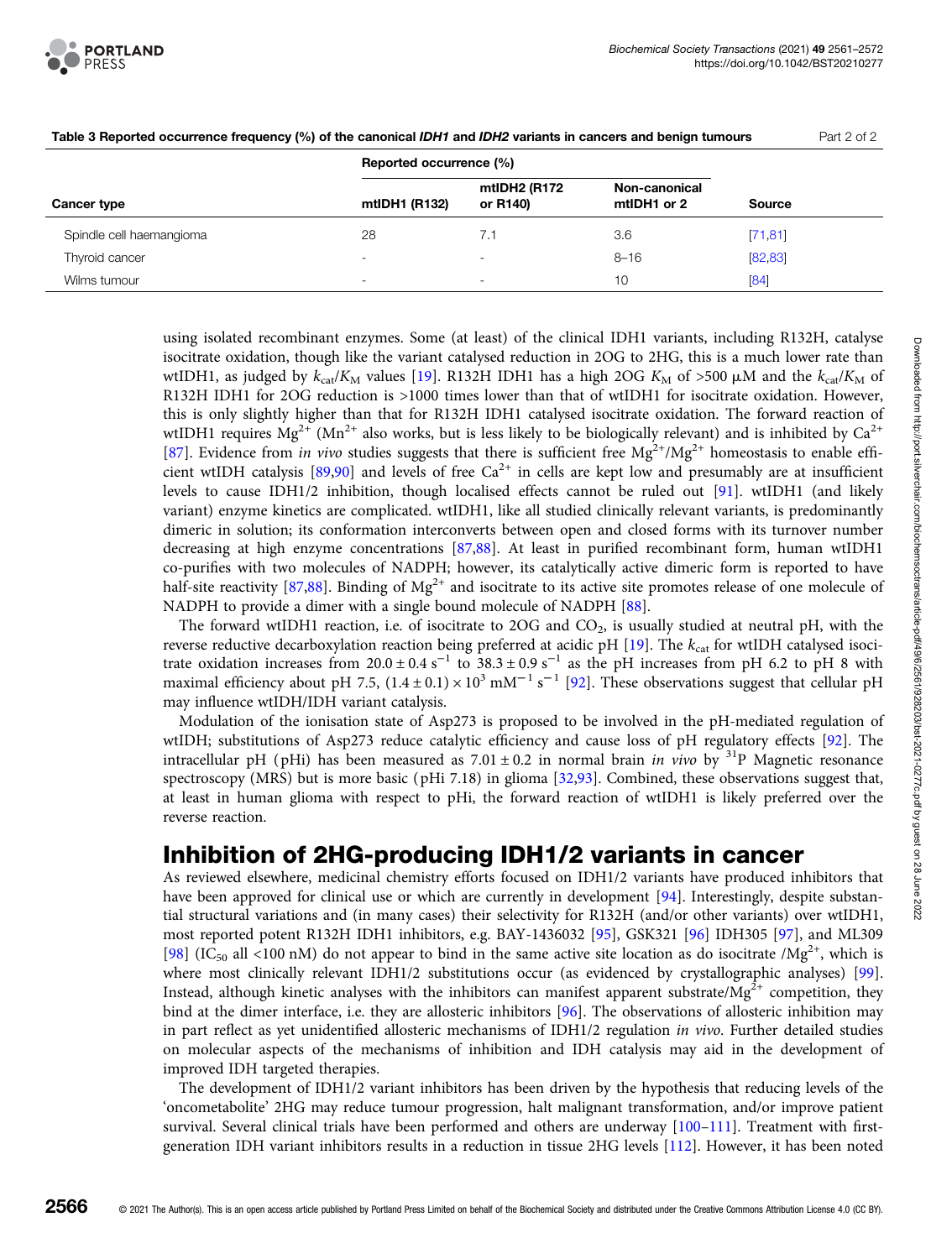

that inhibitor treatment did not slow tumour growth in some cases, e.g. in the case of some glioma and chondrosarcoma model cell lines [[113\]](#page-11-0)

The use of IDH variant inhibitors in therapy-resistant AML has shown improved survival [[114](#page-11-0)], but has revealed variable impacts on plasma 2HG concentrations [\[115\]](#page-11-0). The successful reduction in plasma 2HG levels has been associated with 'differentiation syndrome' whereby immature macrophages mature and differentiate, releasing inflammatory compounds and producing a septic shock-type clinical outcome [\[116](#page-11-0)].

Inhibitor resistant IDH 'double' mutations have been reported in association with inhibitor treatment, with consequent re-emergence of high 2HG plasma levels [[117](#page-11-0)]. IDH2 double or secondary mutations were reported to have either: (i) been present before inhibitor therapy, but present only in a small population and hence were not detected, or (ii) developed during treatment in trans to the canonical IDH1 R140Q gene resulting in double R140Q/Q316E and/or R140Q/I319M variants. [\[117](#page-11-0)]. Cell culture studies in murine Ba/F3 haemopoietic cells indicate that the 'secondary' mutations do not alter the efficiency of 2HG production, but interfere with allosteric inhibitor binding [\[117](#page-11-0)]. Isoform switching, whereby the mutation sequence switches from one IDH isoform to another (e.g. IDH1 to IDH2) has been observed after an initial response to a specific IDH inhibitor [\[118](#page-11-0)]. Thus, treatment with Ivosidenib, which is selective for inhibition of IDH1 variants, can result in selection for an IDH2 mutation with consequent production of 2HG, the IDH2 variant responds to treatment with the IDH2 variantselective inhibitor Enasidenib [\[119](#page-11-0)]. IDH variant drug resistance is also known to be caused by mutations in genes other than those which encode the IDHs, such as for receptor tyrosine kinase (RTK) for example [[114\]](#page-11-0).

### **Perspectives**

- IDH mutations are rare gain-of-function mutations that cause accumulation of high levels of intra- and extra-cellular 2-hydroxyglutarate, now considered an 'oncometabolite'. Robust and selective inhibition of IDH1/2 variants, resulting in reduced 2HG levels, has been demonstrated and is being explored as a new avenue in cancer therapy.
- Although there are proposed mechanisms for how 2HG acts as an 'oncometabolite', e.g. inhibition of chromatin modifying 2OG oxygenases by 2HG, further work is required to define and validate the proposed molecular links between IDH mutations and the processes of tumorigenesis leading to cancer and progression. Exploring the potential pro-oncogenic roles of IDH1/2 variant-induced metabolic changes beyond elevated 2HG is of significant interest. The development of a molecular understanding of how changes in metabolism promotes cancer should help in the clinical deployment of IDH variant inhibitors, which have shown clear efficacy in reducing 2HG levels, but which have not always led to patient benefit.
- To circumvent the problems of emerging resistance due to doubly substituted IDH variants, the development of new generation IDH variant inhibitors, that inhibit not only the range of canonical IDH1/2 variants with a single substitution but which also inhibit the double variants, is of interest [[120](#page-11-0)]. The discovery of the gain-of-function IDH1/2 variants raises therapeutic possibilities outside of IDH variant inhibition, e.g. the apparently important role of glutamine in IDH mutant tumours provides the potential for other therapeutic approaches, such as inhibition of glutaminase in combination with radiotherapy of astrocytoma as well as the possibility of combination therapies [[121](#page-11-0)].

#### Competing Interests

The authors declare that there are no competing interests associated with the manuscript.

### Open Access

Open access for this article was enabled by the participation of University of Oxford in an all-inclusive Read & Publish pilot with Portland Press and the Biochemical Society under a transformative agreement with JISC.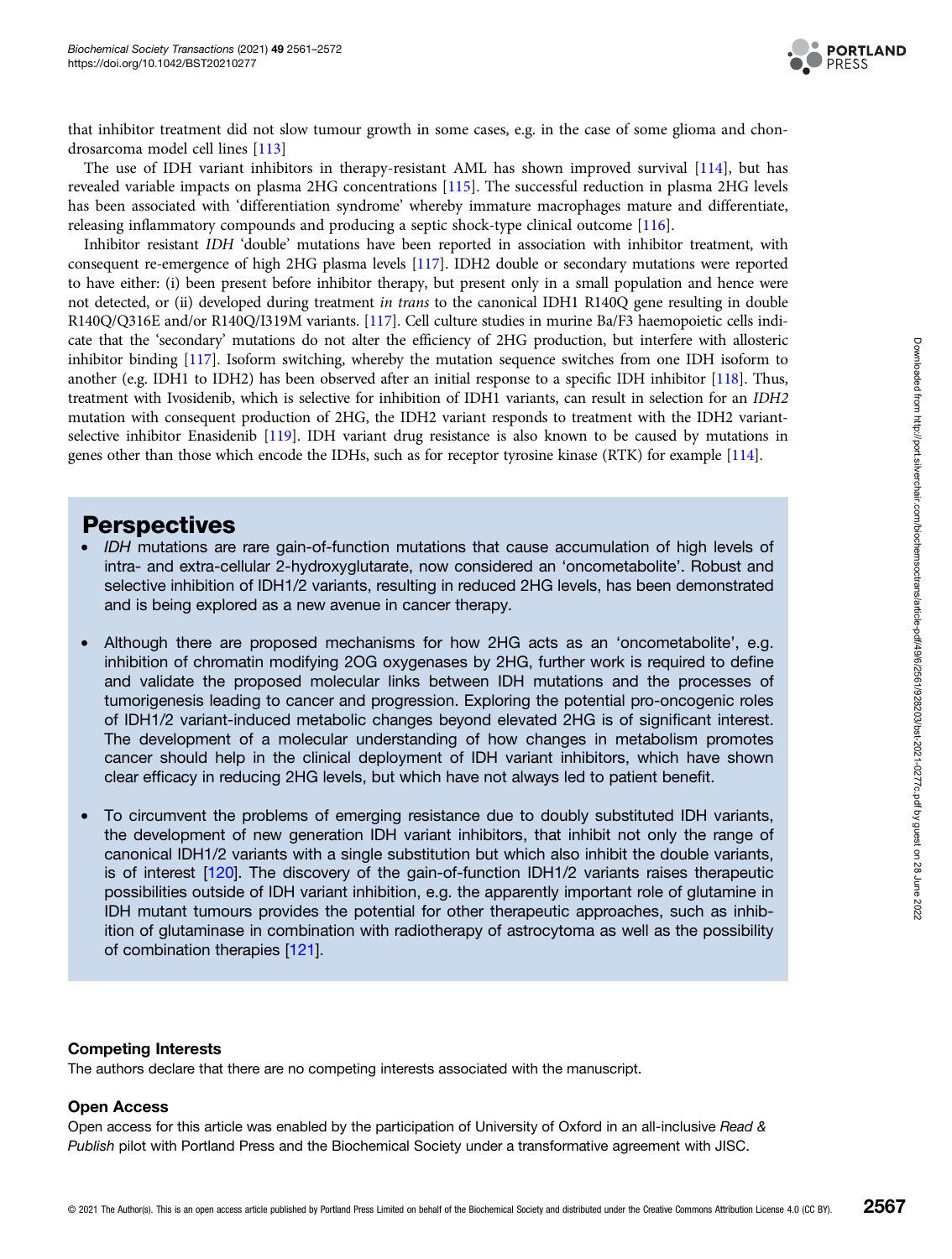<span id="page-7-0"></span>

#### Author Contributions

T.C.H. and J.M. conceived the focus of the review. T.C.H. researched the literature and wrote the manuscript with input from C.J.S. and J.M. C.J.S. and J.M. contributed sub-sections and all authors revised and edited the manuscript.

#### Acknowledgements

We thank Ingvild Hvinden from the McCullagh Group for her help with figures. C.J.S. thanks the Wellcome Trust and Cancer Research UK for funding. This research was funded in whole, or in part, by the Wellcome Trust [grant no. 106244/Z/14/Z]. For the purpose of open access, the authors have applied a CC BY public copyright license to any Author Accepted Manuscript version arising from this submission.

#### Abbreviations

AML, acute myeloid leukaemia; CTP, citrate transporter protein; GBM, glioblastoma; GOF, gain of function; HOT, hydroxyacid-oxoacid transferase; IDH, isocitrate dehydrogenase; LOF, loss of function; SNP, single nucleotide polymorphism; TCA, tricarboxylic acid.

### References

- 1 Warburg, O. (1956) On the origin of cancer cells. Science 123, 309–314 <https://doi.org/10.1126/science.123.3191.309>
- 2 Sjoblom, T., Jones, S., Wood, L.D., Parsons, D.W., Lin, J., Barber, T.D. et al. (2006) The consensus coding sequences of human breast and colorectal cancers. Science 314, 268–274 <https://doi.org/10.1126/science.1133427>
- 3 Parsons, D.W., Jones, S., Zhang, X., Lin, J.C.H., Leary, R.J., Angenendt, P. et al. (2008) An integrated genomic analysis of human glioblastoma multiforme. Science 321, 1807–1812 <https://doi.org/10.1126/science.1164382>
- 4 Dang, L., White, D.W., Gross, S., Bennett, B.D., Bittinger, M.A., Driggers, E.M. et al. (2009) Cancer-associated IDH1 mutations produce 2-hydroxyglutarate. Nature 462, 739–746 <https://doi.org/10.1038/nature08617>
- 5 Leonardi, R., Subramanian, C., Jackowski, S. and Rock, C.O. (2012) Cancer-associated isocitrate dehydrogenase mutations inactivate NADPH-dependent reductive carboxylation. J. Biol. Chem. 287, 14615–14620 <https://doi.org/10.1074/jbc.C112.353946>
- 6 Liu, L., Li, T., Song, G., He, Q., Yin, Y., Lu, J.Y. et al. (2019) Insight into novel RNA-binding activities via large-scale analysis of IncRNA-bound proteome and IDH1-bound transcriptome. Nucleic Acids Res. 47, 2244–2262 <https://doi.org/10.1093/nar/gkz032>
- 7 Hou, Y., Wang, L., Ding, B., Liu, Y., Zhu, H., Liu, J. et al. (2011) Alpha-Ketoglutarate and intestinal function. Front. Biosci. 16, 1186-1196 [https://doi.](https://doi.org/10.2741/3783) [org/10.2741/3783](https://doi.org/10.2741/3783)
- 8 He, L., Xu, Z., Yao, K., Wu, G., Yin, Y., Nyachoti, C.M. et al. (2015) The physiological basis and nutritional function of alpha-ketoglutarate. Curr. Protein Peptide Sci. 16, 576–581 <https://doi.org/10.2174/1389203716666150630140157>
- 9 Bueno, M.J., Jimenez-Renard, V., Samino, S., Capellades, J., Junza, A., López-Rodríguez, M.L. et al. (2019)) Essentiality of fatty acid synthase in the 2D to anchorage-independent growth transition in transforming cells. Nat. Commun. 10, 5011 <https://doi.org/10.1038/s41467-019-13028->
- 10 Loenarz, C. and Schofield, C.J. (2008) Expanding chemical biology of 2-oxoglutarate oxygenases. Nat. Chem. Biol. 4, 152–156 [https://doi.org/10.1038/](https://doi.org/10.1038/nchembio0308-152) [nchembio0308-152](https://doi.org/10.1038/nchembio0308-152)
- 11 Iyer, L.M., Tahiliani, M., Rao, A. and Aravind, L. (2009) Prediction of novel families of enzymes involved in oxidative and other complex modifications of bases in nucleic acids. Cell Cycle 8, 1698–1710 <https://doi.org/10.4161/cc.8.11.8580>
- 12 Xu, W., Yang, H., Liu, Y., Yang, Y., Wang, P., Kim, S.H. et al. (2011) Oncometabolite 2-hydroxyglutarate is a competitive inhibitor of α-ketoglutarate-dependent dioxygenases. Cancer Cell 19, 17–30 <https://doi.org/10.1016/j.ccr.2010.12.014>
- 13 Chowdhury, R., Yeoh, K.K., Tian, Y.M., Hillringhaus, L., Bagg, E.A., Rose, N.R. et al. (2011) The oncometabolite 2-hydroxyglutarate inhibits histone lysine demethylases. EMBO Rep. 12, 463–469 <https://doi.org/10.1038/embor.2011.43>
- 14 Tarhonskaya, H., Rydzik, A.M., Leung, I.K., Loik, N.D., Chan, M.C., Kawamura, A. et al. (2014) Non-enzymatic chemistry enables 2-hydroxyglutarate-mediated activation of 2-oxoglutarate oxygenases. Nat. Commun. 5, 3423 <https://doi.org/10.1038/ncomms4423>
- 15 Ye, D., Guan, K.L. and Xiong, Y. (2018) Metabolism, activity, and targeting of D-and L-2-hydroxyglutarate. Trends Cancer 4, 151–165 [https://doi.org/](https://doi.org/10.1016/j.trecan.2017.12.005) [10.1016/j.trecan.2017.12.005](https://doi.org/10.1016/j.trecan.2017.12.005)
- 16 Fan, J., Teng, X., Mattaini, K.R., Looper, R.E. and Vander Heiden, H.G. (2015) Human phosphoglycerate dehydrogenase produces the oncometablite D-2-hydroglutarate. ACS Chem. Biol. 10, 510–516 <https://doi.org/10.1021/cb500683c>
- 17 Struys, E.A., Verhoeven, N.M., Ten Brink, H.J., Wickenhagen, W., Gibson, K.M. and Jakobs, C. (2005) Kinetic characterization of human hydroxy-oxoacid transhydrogenase: relevance to D-2-hydroxyglutarate and gamma-hydroxy butyric acidurias. J. Inherit. Metab. Dis. 28, 921-930 [https://doi.org/10.](https://doi.org/10.1007/s10545-005-0114-x) [1007/s10545-005-0114-x](https://doi.org/10.1007/s10545-005-0114-x)
- 18 Intlekofer, A.M., Dematteo, R.G., Venneti, S., Finley, L.W., Lu, C., Judkins, A.R. et al. (2015) Hypoxia induces production of L-2-hydroxyglutarate. Cell Metab. 22, 304–311 <https://doi.org/10.1016/j.cmet.2015.06.023>
- 19 Nadtochiy, S.M., Schafer, X., Fu, D., Nehrke, K., Munger, J. and Brookes, P.S. (2016) Acidic pH is a metabolic switch for 2-Hydroxyglutarate generation and signaling. J. Biol. Chem. 291, 20188–20197 <https://doi.org/10.1074/jbc.M116.738799>
- 20 Nota, B., Struys, E.A., Pop, A., Jansen, E.E., Fernandez Ojeda, M.R., Kanhai, W.A. et al. (2013) Deficiency in SLC25A1, encoding the mitochondrial citrate carrier, causes combined D-2- and L-2-hydroxyglutaric aciduria. Am. J. Hum. Genet. 92, 627–631 <https://doi.org/10.1016/j.ajhg.2013.03.009>
- 21 Moroni, I., Bugiani, M., D'Incerti, L., Maccagnano, C., Rimoldi, M., Bissola, L. et al. (2004) L-2-hydroxyglutaric aciduria and brain malignant tumors: a predisposing condition? Neurology 62, 1882–1884 <https://doi.org/10.1212/01.wnl.0000125335.21381.87>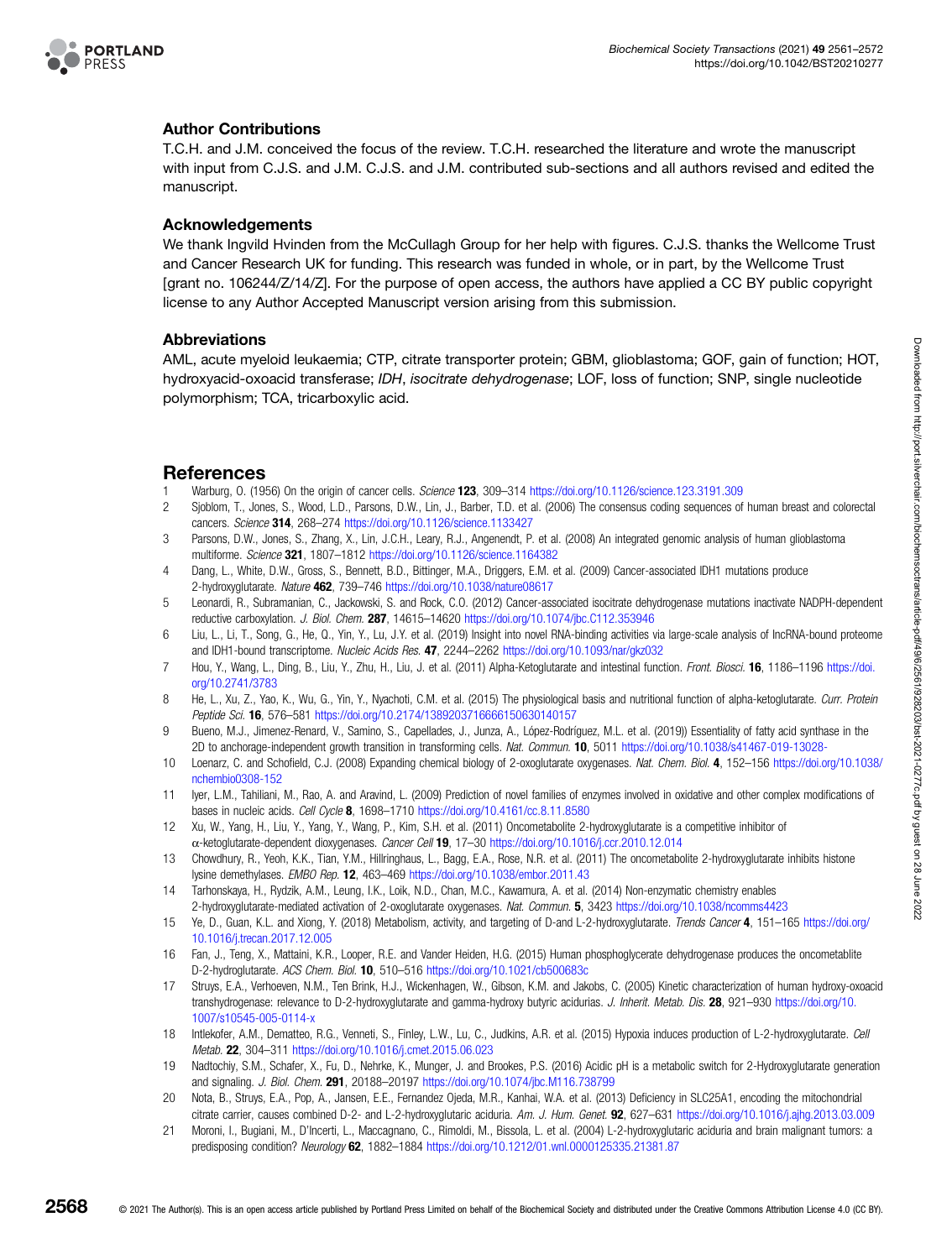

- <span id="page-8-0"></span>22 Jiang, L., Boufersaoui, A., Yang, C., Ko, B., Rakheja, D., Guevara, G. et al. (2017) Quantitative metabolic flux analysis reveals an unconventional pathway of fatty acid synthesis in cancer cells deficient for the mitochondrial citrate transport protein. Metab. Eng. 43, 198-207 [https://doi.org/10.](https://doi.org/10.1016/j.ymben.2016.11.004) [1016/j.ymben.2016.11.004](https://doi.org/10.1016/j.ymben.2016.11.004)
- 23 Bonnet, C., Thomas, L., Psimaras, D., Bielle, F., Vauléon, E., Loiseau, H. et al. (2016) Characteristics of gliomas in patients with somatic IDH mosaicism. Acta Neuropathol. Commun. 4, 31 <https://doi.org/10.1186/s40478-016-0302-y>
- 24 Garraway, L.A. and Lander, E.S. (2013) Lessons from the cancer genome. Cell 153, 17–37 <https://doi.org/10.1016/j.cell.2013.03.002>
- 25 Flavahan, W.A., Drier, Y., Liau, B.B., Gillespie, S.M., Venteicher, A.S., Stemmer-Rachamimov, A. et al. (2016) Insulator dysfunction and oncogene activation in IDH mutant gliomas. Nature 529, 110–114 <https://doi.org/10.1038/nature16490>
- 26 Sulkowski, P.L., Oeck, S., Dow, J., Economos, N.G., Mirfakhraie, L., Liu, Y. et al. (2020) Oncometabolites suppress DNA repair by disrupting local chromatin signalling. Nature 582, 586–591 <https://doi.org/10.1038/s41586-020-2363-0>
- 27 Stuani, L., Riols, F., Millard, P., Sabatier, M., Batut, A., Saland, E. et al. (2018) Stable isotope labeling highlights enhanced fatty acid and lipid metabolism in human acute myeloid leukemia. Int. J. Mol. Sci. 19, 3325 <https://doi.org/10.3390/ijms19113325>
- 28 Reitman, Z.J., Jin, G., Karoly, E.D., Spasojevic, I., Yang, J., Kinzler, K.W. et al. (2011) Profiling the effects of isocitrate dehydrogenase 1 and 2 mutations on the cellular metabolome. Proc. Natl Acad. Sci. U.S.A. 108, 3270–3275 <https://doi.org/10.1073/pnas.1019393108>
- 29 Majewski, J. and Ott, J. (2002) Distribution and characterisation of regulatory elements in the human genome. Genome Res. 12, 1827–1836 <https://doi.org/10.1101/gr.606402>
- 30 Balss, J., Meyer, J., Mueller, W., Korshunov, A., Hartmann, C. and von Deimling, A. (2008) Analysis of the IDH1 codon 132 mutation in brain tumors. Acta Neuropathol. 116, 597–602 <https://doi.org/10.1007/s00401-008-0455-2>
- 31 Hartmann, C., Meyer, J., Balss, J., Capper, D., Mueller, W., Christians, A. et al. (2009) Type and frequency of IDH1 and IDH2 mutations are related to astrocytic and oligodendroglial differentiation and age: a study of 1,010 diffuse gliomas. Acta Neuropathol. 118, 469–474 [https://doi.org/10.1007/](https://doi.org/10.1007/s00401-009-0561-9) [s00401-009-0561-9](https://doi.org/10.1007/s00401-009-0561-9)
- 32 Ichimura, K., Pearson, D.M., Kocialkowski, S., Bäcklund, L.M., Chan, R., Jones, D.T. et al. (2009) IDH1 mutations are present in the majority of common adult gliomas but rare in primary glioblastomas. Neuro Oncol. 11, 341-347 <https://doi.org/10.1215/15228517-2009-025>
- 33 Watanabe, T., Nobusawa, S., Kleihues, P. and Ohgaki, H. (2009) IDH1 mutations are early events in the development of astrocytomas and oligodendrogliomas. Am. J. Pathol. 174, 1149–1153 <https://doi.org/10.2353/ajpath.2009.080958>
- 34 Amary, M.F., Bacsi, K., Maggiani, F., Damato, S., Halai, D., Berisha, F. et al. (2011) IDH1 and IDH2 mutations are frequent events in central chondrosarcoma and central and periosteal chondromas but not in other mesenchymal tumours. J. Pathol. 224, 334–343 [https://doi.org/10.1002/path.](https://doi.org/10.1002/path.2913) [2913](https://doi.org/10.1002/path.2913)
- 35 Arai, M., Nobusawa, S., Ikota, S. and Nakazato, Y. (2012) Frequent IDH1/2 mutations in intracranial chondrosarcoma: a possible diagnostic clue for its differentiation from chordoma. Brain Tumor Pathol. 29, 201-206 <https://doi.org/10.1007/s10014-012-0085-1>
- 36 Lugowska, I., Teterycz, P., Mikula, M., Kulecka, M., Kluska, A., Balabas, A. et al. (2018) IDH1/2 mutations predict shorter survival in chondrosarcoma. J. Cancer 9, 998–1005 <https://doi.org/10.7150/jca.22915>
- 37 Mardis, E.R., Ding, L., Dooling, D.J., Larson, D.E., McLellan, M.D., Chen, K. et al. (2009) Recurring mutations found by sequencing an acute myeloid leukemia genome. N. Engl. J. Med. 361, 1058-1066 <https://doi.org/10.1056/NEJMoa0903840>
- 38 Abbas, S., Lugthart, S., Kavelaars, F.G., Schelen, A., Koenders, J.E., Zeilemaker, A. et al. (2010) Acquired mutations in the genes encoding IDH1 and IDH2 both are recurrent aberrations in acute myeloid leukemia: prevalence and prognostic value. Blood 116, 2122 [https://doi.org/10.1182/blood-2009-](https://doi.org/10.1182/blood-2009-11-250878) [11-250878](https://doi.org/10.1182/blood-2009-11-250878)
- 39 Marcucci, G., Maharry, K., Wu, Y.Z., Radmacher, M.D., Mrózek, K., Margeson, D. et al. (2010) IDH1 and IDH2 gene mutations identify novel molecular subsets within de novo cytogenetically normal acute myeloid leukemia: a cancer and leukemia group B study. J. Clin. Oncol. 28, 2348–2355 <https://doi.org/10.1200/JCO.2009.27.3730>
- 40 Schnittger, S., Haferlach, C., Ulke, M., Aplerman, T., Kern, W. and Haferlach, T. (2010) IDH1 mutations are detected in 6.6% of 1414 AML patients and are associated with intermediate risk karyotype and unfavorable prognosis in adults younger than 60 years and unmutated NPM1 status. Blood 116, 5486 <https://doi.org/10.1182/blood-2010-02-267955>
- 41 Wagner, K., Damm, F., Gohring, G., Gorlich, K., Heuser, M., Schafer, I. et al. (2010) Impact of IDH1 R132 mutations and an IDH1 single nucleotide polymorphism in cytogenetically normal acute myeloid leukemia: SNP rs11554137 is an adverse prognostic factor. J. Clin. Oncol. 28, 2356–2364 <https://doi.org/10.1200/JCO.2009.27.6899>
- 42 Kipp, B.R., Voss, J.S., Kerr, S.E., Barr Fritcher, E.G. Graham, R.P., Zhang, L. et al. (2012) Isocitrate dehydrogenase 1 and 2 mutations in cholangiocarcinoma. Hum. Pathol. 43, 1552–1558 <https://doi.org/10.1016/j.humpath.2011.12.007>
- 43 Wang, P., Dong, Q., Zhang, C., Kuan, P.F., Liu, Y., Jeck, W.R. et al. (2013) Mutations in isocitrate dehydrogenase 1 and 2 occur frequently in intrahepatic cholangiocarcinomas and share hypermethylation targets with glioblastomas. Oncogene 32, 3091-3100 [https://doi.org/10.1038/onc.2012.](https://doi.org/10.1038/onc.2012.315) [315](https://doi.org/10.1038/onc.2012.315)
- 44 Cairns, R.A., Iqbal, J., Lemonnier, F., Kucuk, C., de Leval, L., Jais, J.P. et al. (2012) IDH2 mutations are frequent in angioimmunoblastic T-cell lymphoma. Blood 119, 1901–1903 <https://doi.org/10.1182/blood-2011-11-391748>
- 45 Dogan, S., Chute, D.J., Xu, B., Ptashkin, R.N., Chandramohan, R., Casanova-Murphy, J. et al. (2017) Frequent IDH2 R172 mutations in undifferentiated and poorly-differentiated sinonasal carcinomas. J. Pathol. 242, 400–408 <https://doi.org/10.1002/path.4915>
- 46 Jo, V.Y., Chau, N.G., Hornick, J.L., Hrane, J.F. and Sholl, L.M. (2017) Recurrent IDH2 R172X mutations in sinonasal undifferentiated carcinoma. Mod. Pathol. 30, 650 <https://doi.org/10.1038/modpathol.2016.239>
- 47 Chiang, S., Weigelt, B., Wen, H.C., Pareja, F., Raghavendra, A., Martelotto, L.G. et al. (2016) IDH2 mutations define a unique subtype of breast cancer with altered nuclear polarity. Cancer Res. 76, 7118-7129 <https://doi.org/10.1158/0008-5472.CAN-16-0298>
- 48 Lozada, J.R., Basili, T., Pareja, F., Alemar, B., Paula, A., Gularte-Merida, R. et al. (2018) Solid papillary breast carcinomas resembling the tall cell variant of papillary thyroid neoplasms (solid papillary carcinomas with reverse polarity) harbour recurrent mutations affecting IDH2 and PIK3CA: a validation cohort. Histopathology 73, 339-344 <https://doi.org/10.1111/his.13522>
- 49 Poetsch, L., Bronnimann, C., Loiseau, H., Frénel, J.S., Siegfried, A., Seizeur, R. et al. (2021) Characteristics of IDH-mutant gliomas with non-canonical IDH mutation. J. Neurooncol. 151, 279–286 <https://doi.org/10.1007/s11060-020-03662-x>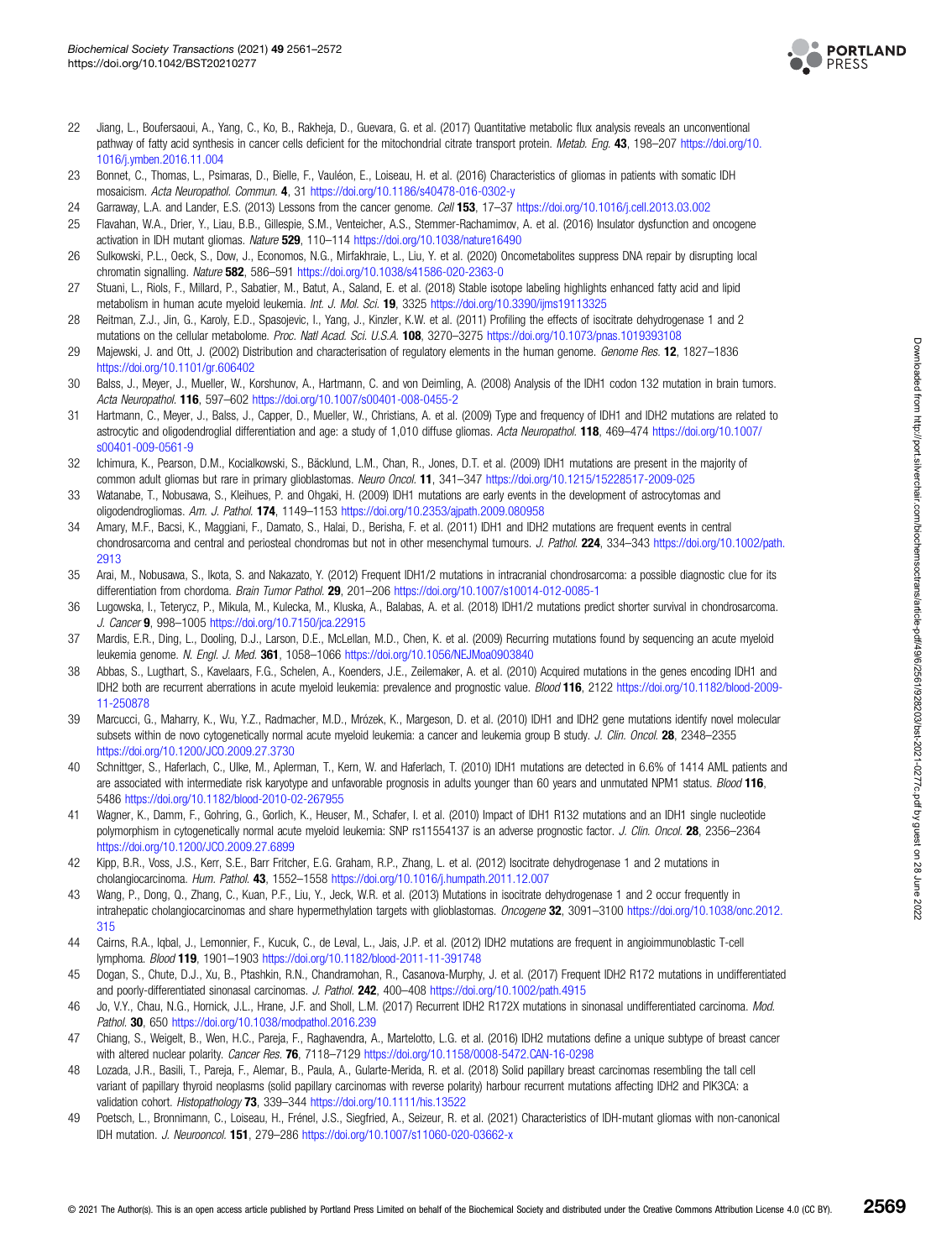<span id="page-9-0"></span>

- 50 Kang, M.R., Kim, M.S., Oh, J.E., Kim, Y.R., Song, S.Y., Seo, S.I. et al. (2009) Mutational analysis of IDH1 codon 132 in glioblastomas and other common cancers. Int. J. Cancer 125, 353–355 <https://doi.org/10.1002/ijc.24379>
- 51 Duchmann, M., Micol, J.B., Duployez, N., Raffoux, E., Thomas, X., Marolleau, J.P. et al. (2021) Prognostic significance of concurrent gene mutations in intensively treated patients with IDH-mutated AML: an ALFA study. Blood 137, 2827–2837 <https://doi.org/10.1182/blood.2020010165>
- 52 Thol, F., Weissinger, E.M., Krauter, J., Wagner, K., Damm, F., Wichmann, M. et al. (2010) IDH1 mutations in patients with myelodysplastic syndromes are associated with an unfavorable prognosis. Haematologica 95, 1668-1674 <https://doi.org/10.3324/haematol.2010.025494>
- 53 Rahul, E., Goel, H., Chopra, A., Ranjan, A., Gupta, A.K., Meena, J.P. et al. (2021) An updated account on molecular heterogeneity of acute leukemia. Am. J. Blood Res. **11**, 22-43 PMID[:33796387](http://www.ncbi.nlm.nih.gov/pubmed/33796387)
- 54 Wang, C., McKeithan, T.W., Gong, Q., Zhang, W., Bouska, A., Rosenwald, A. et al. (2015) IDH2R172 mutations define a unique subgroup of patients with angioimmunoblastic T-cell lymphoma. Blood 126, 1741-1752 <https://doi.org/10.1182/blood-2015-05-644591>
- 55 Pardanani, A., Lasho, T.L., Finke, C.M., Mai, M., McClure, R.F. and Tefferi, A. (2010) IDH1 and IDH2 mutation analysis in chronic- and blast-phase myeloproliferative neoplasms. Leukemia 24, 1146 <https://doi.org/10.1038/leu.2010.77>
- 56 Tefferi, A., Lasho, T.L., Abdel-Wahab, O., Guglielmelli, P., Patel, J., Caramazza, D. et al. (2010) IDH1 and IDH2 mutation studies in 1473 patients with chronic-, fibrotic- or blast-phase essential thrombocythemia, polycythemia vera or myelofibrosis. Leukemia 24, 1302-1309 [https://doi.org/10.1038/leu.](https://doi.org/10.1038/leu.2010.113) [2010.113](https://doi.org/10.1038/leu.2010.113)
- 57 Oki, K., Takita, J., Hiwatari, M., Nishimura, R., Sanada, M., Okubo, J., et al. (2011) IDH1 and IDH2 mutations are rare in pediatric myeloid malignancies. Leukemia 25, 382 <https://doi.org/10.1038/leu.2010.307>
- 58 Andersson, A.K., Miller, D.W., Lynch, J.A., Lemoff, A.S., Cai, Z., Pounds, S.B. et al. (2011) IDH1 and IDH2 mutations in pediatric acute leukemia. Leukemia 25, 1570–1577 <https://doi.org/10.1038/leu.2011.133>
- 59 Borger, D.R., Tanabe, K.K., Fan, K.C., Lopez, H.U., Fantin, V.R., Straley, K.S. et al. (2012) Frequent mutation of isocitrate dehydrogenase (IDH)1 and IDH2 in cholangiocarcinoma identified through broad-based tumor genotyping. Oncologist 17, 72-79 <https://doi.org/10.1634/theoncologist.2011-0386>
- 60 Jiao, Y., Pawlik, T.M., Anders, R.A., Selaru, F.M., Streppel, M.M., Lucas, D.J. et al. (2013) Exome sequencing identifies frequent inactivating mutations in BAP1, ARID1A and PBRM1 in intrahepatic cholangiocarcinomas. Nat. Genet. 45, 1470-1473 <https://doi.org/10.1038/ng.2813>
- 61 Ross, J.S., Wang, K., Gay, L., Al-Rohil, R., Rand, J.V., Jones, D.M. et al. (2014) New routes to targeted therapy of intrahepatic cholangiocarcinomas revealed by next-generation sequencing. Oncologist 19, 235–242 <https://doi.org/10.1634/theoncologist.2013-0352>
- 62 Farshidfar, F., Zheng, S., Gingras, M.C., Newton, Y., Shih, J., Robertson, A.G. et al. (2017) Integrative genomic analysis of cholangiocarcinoma identifies distinct IDH-mutant molecular profiles. Cell Rep. 18, 2780–2794 <https://doi.org/10.1016/j.celrep.2017.02.033>
- 63 Ally, A., Balasundaram, M., Carlsen, R., Chuah, R., Clarke, A., Dhalla, N. et al. (2017) Comprehensive and integrative genomic characterization of hepatocellular carcinoma. Cell 169, 1327–1341.E23 <https://doi.org/10.1016/j.cell.2017.05.046>
- 64 Lu, C., Venneti, S., Akalin, A., Fang, F., Ward, P.S., Dematteo, R.G. et al. (2013) Induction of sarcomas by mutant IDH2. Genes Dev. 27, 1986–1998 <https://doi.org/10.1101/gad.226753.113>
- 65 Jin, Y., Elalaf, H., Watanabe, M., Tamaki, S., Hineno, S., Matsunaga, K. et al. (2015) Mutant IDH1 dysregulates the differentiation of mesenchymal stem cells in association with gene-specific histone modifications to cartilage- and bone-related genes. PLoS ONE 10, e0131998 [https://doi.org/10.1371/](https://doi.org/10.1371/journal.pone.0131998) [journal.pone.0131998](https://doi.org/10.1371/journal.pone.0131998)
- 66 Tallegas, M., Miquelestorena-Standley, E., Labit-Bouvier, C., Badoual, C., Francois, A., Gomez-Brouchet, A. et al. (2019) IDH mutation status in a series of 88 head and neck chondrosarcomas: different profile between tumors of the skull base and tumors involving the facial skeleton and the laryngotracheal tract. Hum. Pathol. 84, 183–191 <https://doi.org/10.1016/j.humpath.2018.09.015>
- 67 Zhu, G.G., Nafa, K., Agaram, N., Zehir, A., Benayed, R., Sadowska, J. et al. (2020) Genomic profiling identifies association of IDH1/IDH2 mutation with longer relapse-free and metastasis-free survival in high-grade chondrosarcoma. Clin. Cancer Res. 26, 419-427 [https://doi.org/10.1158/1078-0432.](https://doi.org/10.1158/1078-0432.CCR-18-4212) [CCR-18-4212](https://doi.org/10.1158/1078-0432.CCR-18-4212)
- 68 Kato Kaneko, M., Liu, X., Oki, H., Ogasawara, S., Nakamura, T., Saidoh, N. et al. (2014) Isocitrate dehydrogenase mutation is frequently observed in giant cell tumor of bone. Cancer Sci. 105, 744-748 <https://doi.org/10.1111/cas.12413>
- 69 Liu, X., Kato, Y., Kaneko, M.K., Sugawara, M., Ogasawara, S., Tsujimoto, Y. et al. (2013) Isocitrate dehydrogenase 2 mutation is a frequent event in osteosarcoma detected by a multi-specific monoclonal antibody msMab-1. Cancer Med. 2, 803–814 <https://doi.org/10.1002/cam4.149>
- 70 Na, K.Y., Noh, B.J., Sung, J.Y., Kim, Y.W., Santini Araujo, E. and Park, Y.K. (2015) IDH mutation analysis in Ewing sarcoma family tumors. J. Pathol. Transl. Med. 49, 257–261 <https://doi.org/10.4132/jptm.2015.04.14>
- 71 Pansuriya, T.C., van Eijk, R., d'Adamo, P., van Ruler, M.A., Kuijjer, M.L., Oosting, J. et al. (2011) Somatic mosaic IDH1 and IDH2 mutations are associated with enchondroma and spindle cell hemangioma in Ollier disease and Maffucci syndrome. Nat. Genet. 43, 1256–1261 [https://doi.org/10.](https://doi.org/10.1038/ng.1004) [1038/ng.1004](https://doi.org/10.1038/ng.1004)
- 72 Amary, M.F., Damato, S., Halai, D., Eskandarpour, M., Berisha, F., Bonar, F. et al. (2011) Ollier disease and Maffucci syndrome are caused by somatic mosaic mutations of IDH1 and IDH2. Nat. Genet. 43, 1262 <https://doi.org/10.1038/ng.994>
- 73 Fathi, A.T., Sadrzadeh, H., Comander, A.H., Higgins, M.J., Bardia, A., Perry, A. et al. (2014) Isocitrate dehydrogenase 1 (IDH1) mutation in breast adenocarcinoma is associated with elevated levels of serum and urine 2-hydroxyglutarate. Oncologist 19, 602–607 [https://doi.org/10.1634/](https://doi.org/10.1634/theoncologist.2013-0417) [theoncologist.2013-0417](https://doi.org/10.1634/theoncologist.2013-0417)
- 74 Li-Chang, H.H., Kasaian, K., Ng, Y., Lum, A., Kong, E., Lim, H. et al. (2015) Retrospective review using targeted deep sequencing reveals mutational differences between gastroesophageal junction and gastric carcinomas. BMC Cancer 15, 32 <https://doi.org/10.1186/s12885-015-1021-7>
- 75 Hartman, D.J., Binon, D., Regueiro, M., Schraut, W., Bahary, N., Sun, W. et al. (2014) Isocitrate dehydrogenase-1 is mutated in inflammatory bowel disease-associated intestinal adenocarcinoma with low-grade tubuloglandular histology but not in sporadic intestinal adenocarcinoma. Am. J. Surg. Pathol. 38, 1147-1156 <https://doi.org/10.1097/PAS.0000000000000239>
- 76 Lopez, G.Y., Reitman, Z.J., Solomon, D., Waldman, T., Bigner, D.D., McLendon, R.E. et al. (2010) IDH1(R132) mutation identified in one human melanoma metastasis, but not correlated with metastases to the brain. Biochem. Biophys. Res. Commun. 398, 585–587 [https://doi.org/10.1016/j.bbrc.](https://doi.org/10.1016/j.bbrc.2010.06.125) [2010.06.125](https://doi.org/10.1016/j.bbrc.2010.06.125)
- 77 Toth, L.N., de Abreu, F.B. and Tafe, L.J. (2018) Non–small cell lung cancers with isocitrate dehydrogenase 1 or 2 (IDH1/2) mutations. Hum. Pathol. 78, 138–143 <https://doi.org/10.1016/j.humpath.2018.04.014>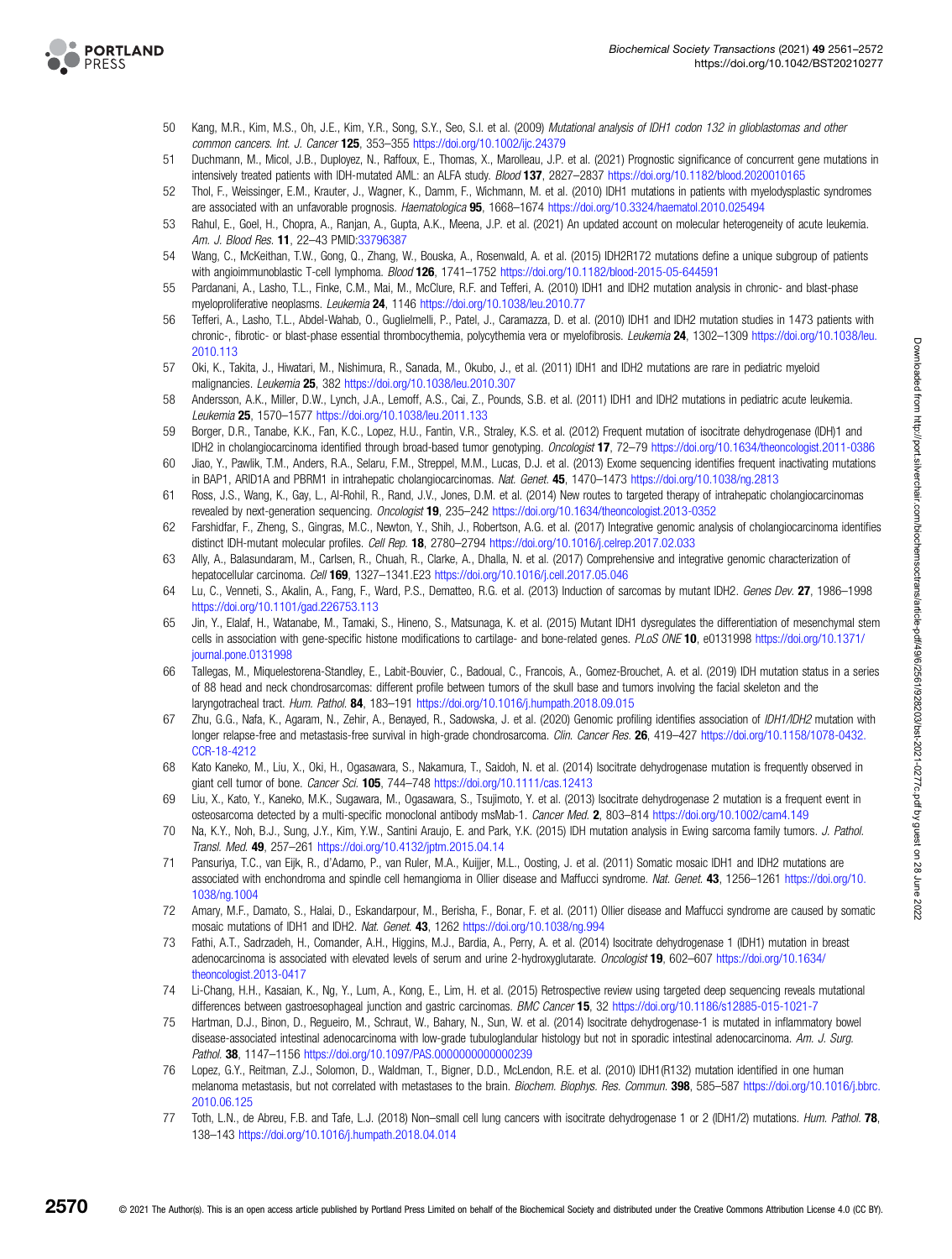

- <span id="page-10-0"></span>78 Gaal, J., Burnichon, N., Korpershoek, E., Ronceilin, I., Bertherat, J., Plouin, P.F. et al. (2010) Isocitrate dehydrogenase mutations are rare in pheochromocytomas and paragangliomas. J. Clin. Endocrinol. Metab. 95, 1274–1278 <https://doi.org/10.1210/jc.2009-2170>
- 79 Hinsch, A., Brolund, M., Hube-Magg, C., Kluth, M., Somin, R., Moller-Koop, C. et al. (2018) Immunohistochemically detected IDH1R132H mutation is rare and mostly heterogeneous in prostate cancer. World J. Urol. 36, 877-882 <https://doi.org/10.1007/s00345-018-2225-7>
- 80 Riobello, C., Lopez-Hernandez, A., Cabai, V., Garcia-Marin, R., Suarez-Fernandez, L., Suarez-Fernandes, P. et al. (2020) IDH2 mutation analysis in undifferentiated and poorly differentiated sinonasal carcinomas for diagnosis and clinical management. Am. J. Surg. Pathol. 44, 396-405 [https://doi.](https://doi.org/10.1097/PAS.0000000000001420) [org/10.1097/PAS.0000000000001420](https://doi.org/10.1097/PAS.0000000000001420)
- 81 Kurek, K.C., Pansuriya, T.C., van Ruler, M.A.J.H., van den Akker, B., Luks, V.L., Verbeke, S.L.J. et al. (2013) R132c IDH1 mutations Are found in spindle cell hemangiomas and Not in other vascular tumors or malformations. Am. J. Pathol. 182, 1494–1500 [https://doi.org/10.1016/j.ajpath.2013.](https://doi.org/10.1016/j.ajpath.2013.01.012) [01.012](https://doi.org/10.1016/j.ajpath.2013.01.012)
- 82 Murugan, A.K., Bojdani, E. and Xing, M. (2010) Identification and functional characterization of isocitrate dehydrogenase 1 (IDH1) mutations in thyroid cancer. Biochem. Biophys. Res. Commun. 393, 555–559 <https://doi.org/10.1016/j.bbrc.2010.02.095>
- 83 Hemerly, J.P., Bastos, A.U. and Cerutti, J.M. (2010) Identification of several novel non-p.R132 IDH1 variants in thyroid carcinomas. Eur. J. Endocrinol. 163, 747 <https://doi.org/10.1530/EJE-10-0473>
- 84 Rakheja, D., Mitui, M., Boriack, R.L. and DeBerardinis, R.J. (2011) Isocitrate dehydrogenase 1/2 mutational analyses and 2-hydroxyglutarate measurements in wilms tumors. Pediatr. Blood Cancer 56, 379-383 <https://doi.org/10.1002/pbc.22697>
- 85 Futreal, P.A., Coin, L., Marshall, M., Down, T., Hubbard, T., Wooster, R. et al. (2004) A census of human cancer genes. Nat. Rev. Cancer 4, 177-183 <https://doi.org/10.1038/nrc1299>
- 86 McGraw, K.L., Cheng, C.H., Chen, Y.A., Hou, H.A., Nilsson, B., Genovese, G. et al. (2019) Non-del(5q) myelodysplastic syndromes-associated loci detected by SNP-array genome-wide association meta-analysis. Blood Adv. 3, 3579–3589 <https://doi.org/10.1182/bloodadvances.201900092>
- 87 Villafranca, J.J. and Colman, R.F. (1972) Role of metal ions in reactions catalyzed by pig heart triphosphopyridine nucleotide-dependent isocitrate dehydrogenase. J. Biol. Chem. 247, 215–223 [https://doi.org/10.1016/S0021-9258\(19\)45778-5](https://doi.org/10.1016/S0021-9258(19)45778-5)
- 88 Roman, J.V., Melkonian, T.R., Silvaggi, N.R. and Moran, G.R. (2019) Transient-state analysis of human isocitrate dehydrogenase I: accounting for the interconversion of active and non-active conformational states. Biochemistry 58, 5366-5380 <https://doi.org/10.1021/acs.biochem.9b00518>
- 89 Taylor, J.S., Vigneron, D.B., Murphy-Boesch, J., Nelson, S.J., Kessler, H.B., Coia, L. et al. (1991) Free magnesium levels in normal human brain and brain tumors: 31P chemical-shift imaging measurements at 1.5T. Proc. Natl Acad. Sci. U.S.A. 88, 6810–6814 [https://doi.org/10.1073/pnas.88.15.](https://doi.org/10.1073/pnas.88.15.6810) [6810](https://doi.org/10.1073/pnas.88.15.6810)
- 90 Romani, A.M.P. (2011) Cellular magnesium homeostasis. Arch. Biochem. Biophys. 512, 1-23 <https://doi.org/10.1016/j.abb.2011.05.010>
- 91 Ducret, T., Boudina, S., Sorin, B., Vacher, A.M., Gourdou, I., Liguoro, D. et al. (2002) Effects of prolactin on intracellular calcium concentration and cell proliferation in human glioma cells. Glia 38, 200-214 <https://doi.org/10.1002/glia.10056>
- 92 Luna, L.A., Lesecq, Z., White, K.A., Hoang, A., Scott, D.A., Zagnitko, O. et al. (2020) An acidic residue buried in the dimer interface of isocitrate dehydrogenase 1 (IDH1) helps regulate catalysis and pH sensitivity. Biochem. J. 477, 2999–3018 <https://doi.org/10.1042/BCJ20200311>
- 93 Hugg, J.W., Matson, G.B., Twieg, D.B., Maudsley, A.A., Sappey-Marinier, D. and Weiner, M.W. (1992) Phosphorus-31 MR spectroscopic imaging (MRSI) of normal and pathological human brains. Magn. Reson. Imaging 10, 227–243 [https://doi.org/10.1016/0730-725x\(92\)9048](https://doi.org/10.1016/0730-725x(92)9048)
- 94 Golub, D., Iyengar, N., Dogra, S., Wong, T., Bready, D., Tang, K. et al. (2019) Mutant isocitrate dehydrogenase inhibitors as targeted cancer therapeutics. Front. Oncol. 9, 417 <https://doi.org/10.3389/fonc.2019.00417>
- 95 Pusch, S., Krausert, S., Fischer, V., Balss, J., Ott, M., Schrimpf, D. et al. (2017) Pan-mutant IDH1 inhibitor BAY 1436032 for effective treatment of IDH1 mutant astrocytoma in vivo. Acta Neuropathol. 133, 629–644 <https://doi.org/10.1007/s00401-017-1677-y>
- 96 Okoye-Okafor, U.C., Bartholdy, B., Cartier, J., Gao, E.N., Pietrak, B., Rendina, A.R. et al. (2015) New IDH1 mutant inhibitors for treatment of acute myeloid leukemia. Nat. Chem. Biol. 11, 878–886 <https://doi.org/10.1038/nchembio.1930>
- 97 Cho, Y.S., Levell, J.R., Liu, G., Caferro, T., Sutton, J., Shafer, C.M. et al. (2017) Discovery and evaluation of clinical candidate IDH305, a brain penetrant mutant IDH1 inhibitor. ACS Med. Chem. Lett. 8, 1116-1121 <https://doi.org/10.1021/acsmedchemlett.7b00342>
- 98 Davis, M., Pragani, R., Popovici-Muller, J., Gross, S., Thorne, N., Salituro, F. et al. (2012). ML309: A potent inhibitor of R132H mutant IDH1 capable of reducing 2-hydroxyglutarate production in U87 MG glioblastoma cells. In Probe Reports From the NIH Molecular Libraries Program [Internet]. Bethesda (MD): National Center for Biotechnology Information (US); 2010. Available from:<https://www.ncbi.nlm.nih.gov/books/NBK153220/>
- 99 Xie, X., Baird, D., Bowen, K., Capka, V., Chen, J., Chenail, G. et al. (2017) Allosteric mutant IDH1 inhibitors reveal mechanisms for IDH1 mutant and isoform selectivity. Structure 25, 506–513 <https://doi.org/10.1016/j.str.2016.12.017>
- 100 A Study of FT 2102 in Participants With Advanced Solid Tumors and Gliomas With an IDH1 Mutation. [March 2021 Active; not recuiting]; Available from: <https://ClinicalTrials.gov/show/NCT03684811>
- 101 Enasidenib and Azacitidine in Treating Patients With Recurrent or Refractory Acute Myeloid Leukemia and IDH2 Gene Mutation. August 2019; recruiting]; Available from:<https://ClinicalTrials.gov/show/NCT03683433>
- 102 IDH1 Inhibition Using Ivosidenib as Maintenance Therapy for IDH1-mutant Myeloid Neoplasms Following Allogeneic Stem Cell Transplantation. [October 2020; recruiting]; Available from:<https://ClinicalTrials.gov/show/NCT03564821>
- 103 IDH2 Inhibition Using Enasidenib as Maintenance Therapy for IDH2-mutant Myeloid Neoplasms Following Allogeneic Stem Cell Transplantation. [May 2021, active, not recruiting]; Available from:<https://ClinicalTrials.gov/show/NCT03515512>
- 104 Ivosidenib and Venetoclax With or Without Azacitidine in Treating Participants With IDH1 Mutated Hematologic Malignancies. [May 2021; recruiting]; Available from:<https://ClinicalTrials.gov/show/NCT03471260>
- 105 Azacitidine and Enasidenib in Treating Patients With IDH2-Mutant Myelodysplastic Syndrome. Available from: [January 2021; recruiting] [https://](https://ClinicalTrials.gov/show/NCT03383575) [ClinicalTrials.gov/show/NCT03383575](https://ClinicalTrials.gov/show/NCT03383575)
- 106 Study of AG-120 and AG-881 in Subjects With Low Grade Glioma. [May 2021: active not recruiting]; Available from: [https://ClinicalTrials.gov/show/](https://ClinicalTrials.gov/show/NCT03343197) [NCT03343197](https://ClinicalTrials.gov/show/NCT03343197)
- 107 BAY1436032 in Patients With Mutant IDH1(mIDH1) Advanced Acute Myeloid Leukemia (AML). [May 2019: completed]; Available from: [https://](https://ClinicalTrials.gov/show/NCT03127735) [ClinicalTrials.gov/show/NCT03127735](https://ClinicalTrials.gov/show/NCT03127735)
- 108 Trial of IDH305 in IDH1 Mutant Grade II or III Glioma. [December 2017: withdrawn]; Available from:<https://ClinicalTrials.gov/show/NCT02977689>